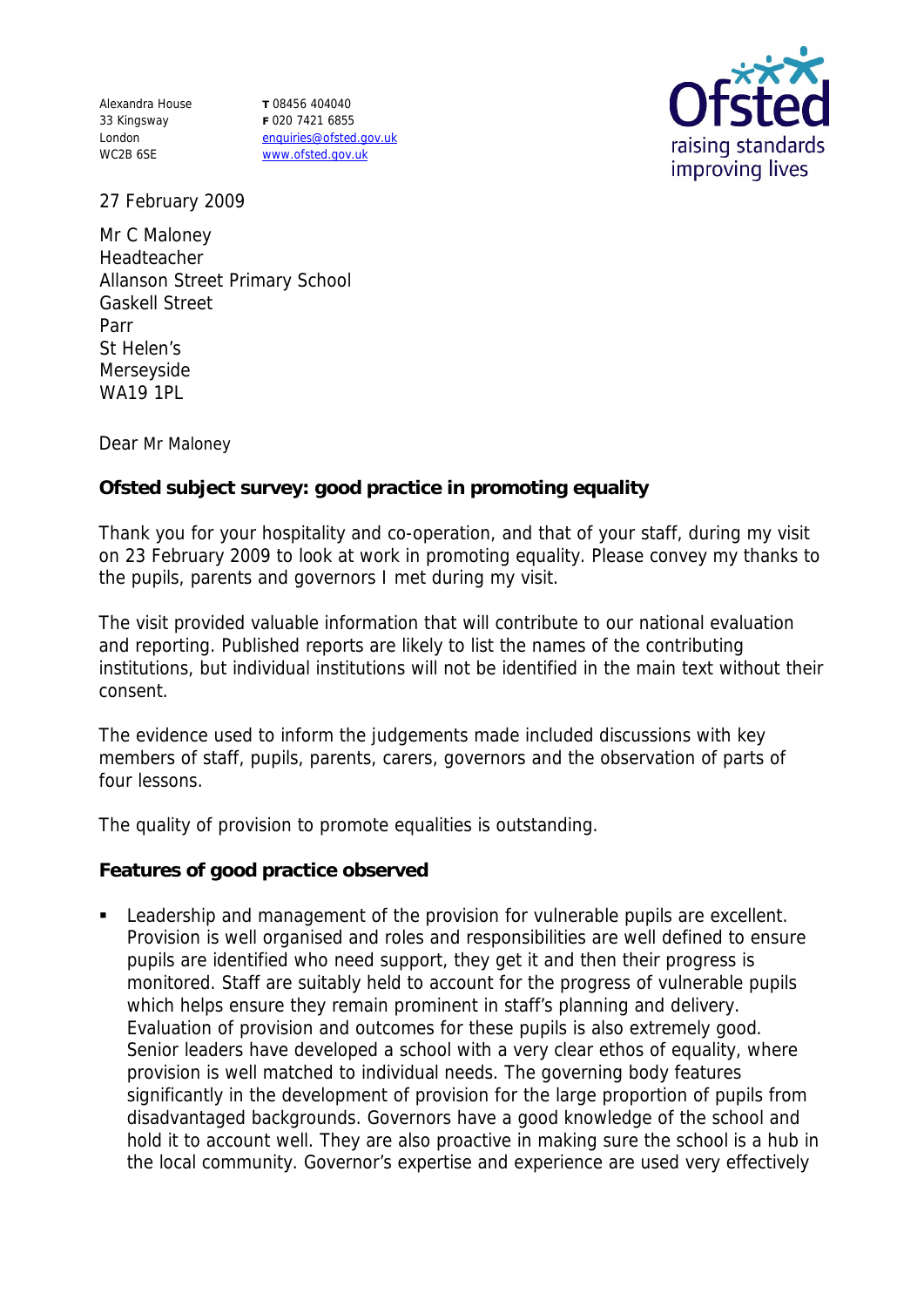in developing the school's extended services. For example, the school's nursery provision and extensive sports and community provision has helped parents and the local and wider community engage with the school.

- Parents and carers of vulnerable pupils are extremely positive about the school and how it has helped their children but also how it has helped them to aid their children's education. They find the school very welcoming. The work of the learning mentor is applauded by parents and carers who view her as a constant source of guidance and support. A few spoke about how the parenting classes they attended had helped them manage their children more effectively and also how they were now able to support the school better. The school has raised their expectations. Some were able to say how their children had been turned back on to education after having had negative experiences of education prior to coming to the school. Parents from the traveller community demonstrated this when they explained how they moved away from the school but returned sooner than they intended because their children were missing the school so much.
- The school's response to underachievement is excellent. A variety of interventions are used to tackle underachievement. Other agencies and personnel are drawn in quickly if the school finds its own initial responses haven't been successful. The school's records show that overall vulnerable pupils make at least good progress.
- The quality of teaching and learning observed was not less than good and in two of the part lessons observed it was outstanding. Teachers have a very good knowledge of individual pupils because of effective initial screenings, ongoing assessments and because they ensure they evaluate the impact of their teaching on pupils' learning. Good collaboration between pupils was a strong feature in all the lessons observed. This fostered good speaking and listening skills and joint decision making and helped to engage all pupils in the lesson. Pupils found the lessons meaningful which also stimulated their involvement. Support staff and teachers supported pupils in need very well through a good mix of close support when necessary and the promotion of as much independence as possible.
- The views of the pupils interviewed demonstrated that they value the school. A few were able to cite how it had helped them overcome particular difficulties. One pupil, for example, explained how he is much calmer and more in control of his feelings, having had significant behaviour and attendance problems in his previous school. His attendance is no longer a concern.
- Members of staff work very well in 'learning teams' to support and challenge each other. Continuing professional development, through a mix of general training for all staff and targeted training for some is ensuring that staff are well informed and consistent in their approaches. The curriculum is very well tailored to pupils' needs, not least through its annual review by subject teachers. Information and communication technology is playing an increasingly important part in matching literacy and numeracy work to pupils' needs, especially for those with learning difficulties. It is accelerating the learning of most of the pupils who have this kind of support.